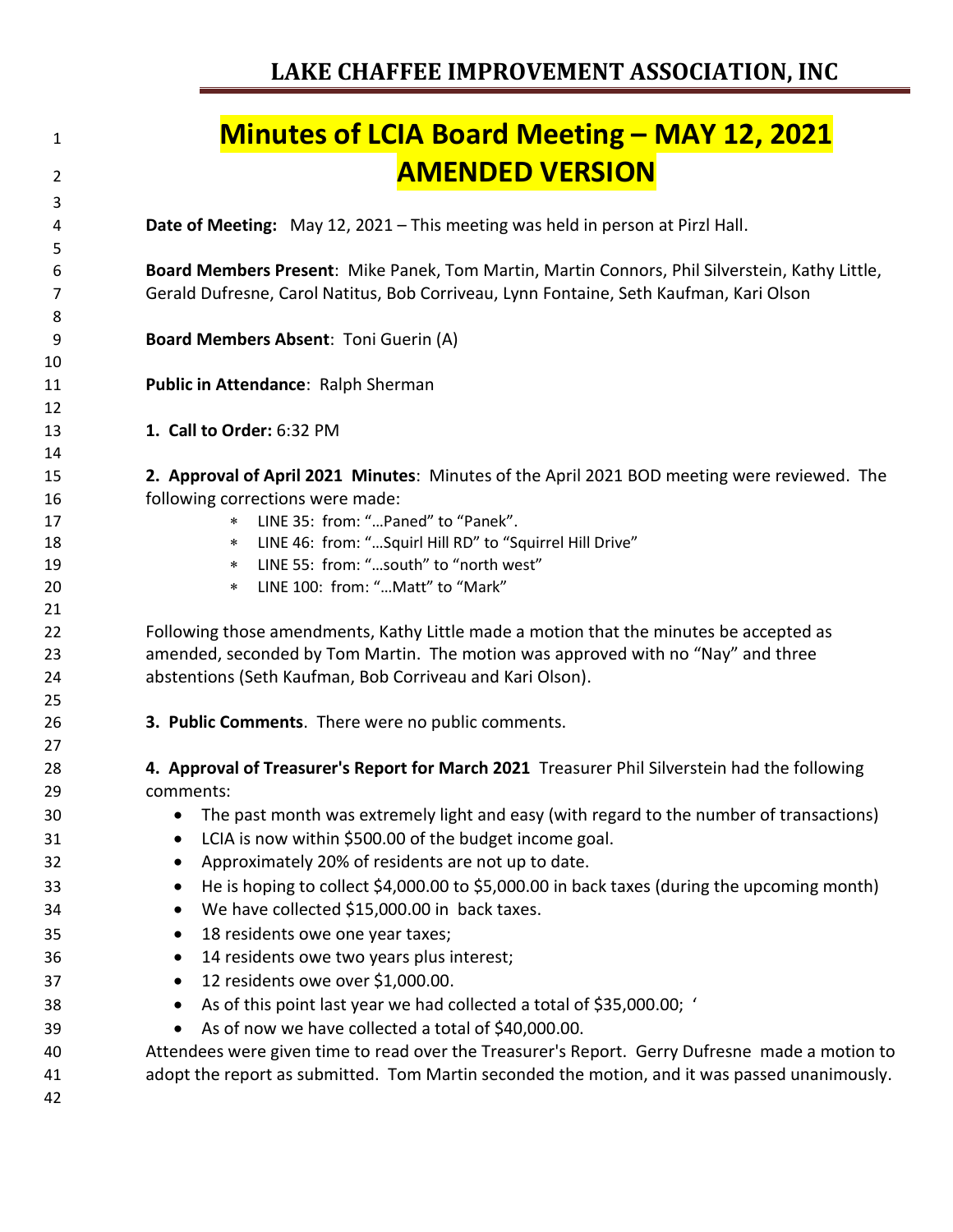## **LAKE CHAFFEE IMPROVEMENT ASSOCIATION, INC**

| 43<br>44<br>45 | At 7:00 PM Gerry Dufresne made a motion that the Board should enter Executive Session, seconded<br>by Tom Martin and approved by all Board members present. The Board came out of Executive<br>session at 7:40 PM. |
|----------------|--------------------------------------------------------------------------------------------------------------------------------------------------------------------------------------------------------------------|
| 46             |                                                                                                                                                                                                                    |
| 47             | 5. Remarks by the President:                                                                                                                                                                                       |
| 48             | The subject of the annual newsletter was raised by Mike Panek. Kathy Little agreed to provide a text                                                                                                               |
| 49             | for the letter, then pass it to Mike to add the message from the President, then have it printed.                                                                                                                  |
| 50             | Lynn Fontaine took responsibility for mailing it out.                                                                                                                                                              |
| 51             |                                                                                                                                                                                                                    |
| 52             | 6. Correspondence: The following items were mentioned and discussed:                                                                                                                                               |
| 53             | President Mike Panek received a complaint from resident Adam Schooks regarding a buried<br>٠                                                                                                                       |
| 54             | culvert under the street near his residence. President Mike Panek said he would double                                                                                                                             |
| 55             | check with Greg Peck to arrange for repairs.                                                                                                                                                                       |
| 56             | A resident of Oak Drive sent a message to Mike Panek regarding two trailers and a truck<br>$\bullet$                                                                                                               |
| 57             | blocking the end of the street. Gerry will explore alternatives with the State Police.                                                                                                                             |
| 58             |                                                                                                                                                                                                                    |
| 59             | 7. Chairperson's Reports:                                                                                                                                                                                          |
| 60             |                                                                                                                                                                                                                    |
| 61             | a. Boat Launch and Boat Dock: (Gerry Dufresne)                                                                                                                                                                     |
| 62             | Gerry Dufresne mowed the Boat Launch area, and agreed to mow it again when needed.<br>$\bullet$                                                                                                                    |
| 63             | The new dock has not righted itself after the thaw; Gerry will attempt to straighten it using a                                                                                                                    |
| 64             | come-along, but that might not affect a correction, in which case a work party will be                                                                                                                             |
| 65             | needed.                                                                                                                                                                                                            |
| 66             | Dead trees near the Boat Launch still need to be cut.                                                                                                                                                              |
| 67             | Mike and Gerry removed the sunken canoe near the Boat Dock; Gerry has it stored safely                                                                                                                             |
| 68             | until the owner can be identified. A board member suggested that it might belong to Sue                                                                                                                            |
| 69             | Calkins, or she might know who is the proper owner. Gerry agreed to follow up with Sue.                                                                                                                            |
| 70             | Gerry reminded the Board that Town Ordinances prohibit parking on LCIA roads, including                                                                                                                            |
| 71             | Lake View Drive and Old Town Road.                                                                                                                                                                                 |
| 72             |                                                                                                                                                                                                                    |
| 73             | b. Constable: (Gerry Dufresne)                                                                                                                                                                                     |
| 74             | Gerry had to talk to local children regarding throwing trap rock into the lake. The problem                                                                                                                        |
| 75             | regarding illegal use of golf carts and ATVs continues, and appears to have been increasing.                                                                                                                       |
| 76             | The BOD discussed the situation, and considered ways to incentivize residents to abide by                                                                                                                          |
| 77             | the LCIA prohibition on the use of these vehicles.                                                                                                                                                                 |
| 78             |                                                                                                                                                                                                                    |
| 79             | c. Beaches - Main & Mothers: No report.                                                                                                                                                                            |
| 80             |                                                                                                                                                                                                                    |
| 81             | d. Dam:                                                                                                                                                                                                            |
| 82             | The Dam Chairwoman reported that work has been done on the dam site, and it was looking good.                                                                                                                      |
| 83             |                                                                                                                                                                                                                    |
| 84             | e. Environmental Chairperson: Chairperson Ralph Sherman reported that the lake remains full and                                                                                                                    |
| 85             | active, and there are no apparent algal blooms.                                                                                                                                                                    |
| 86             |                                                                                                                                                                                                                    |
| 87             |                                                                                                                                                                                                                    |